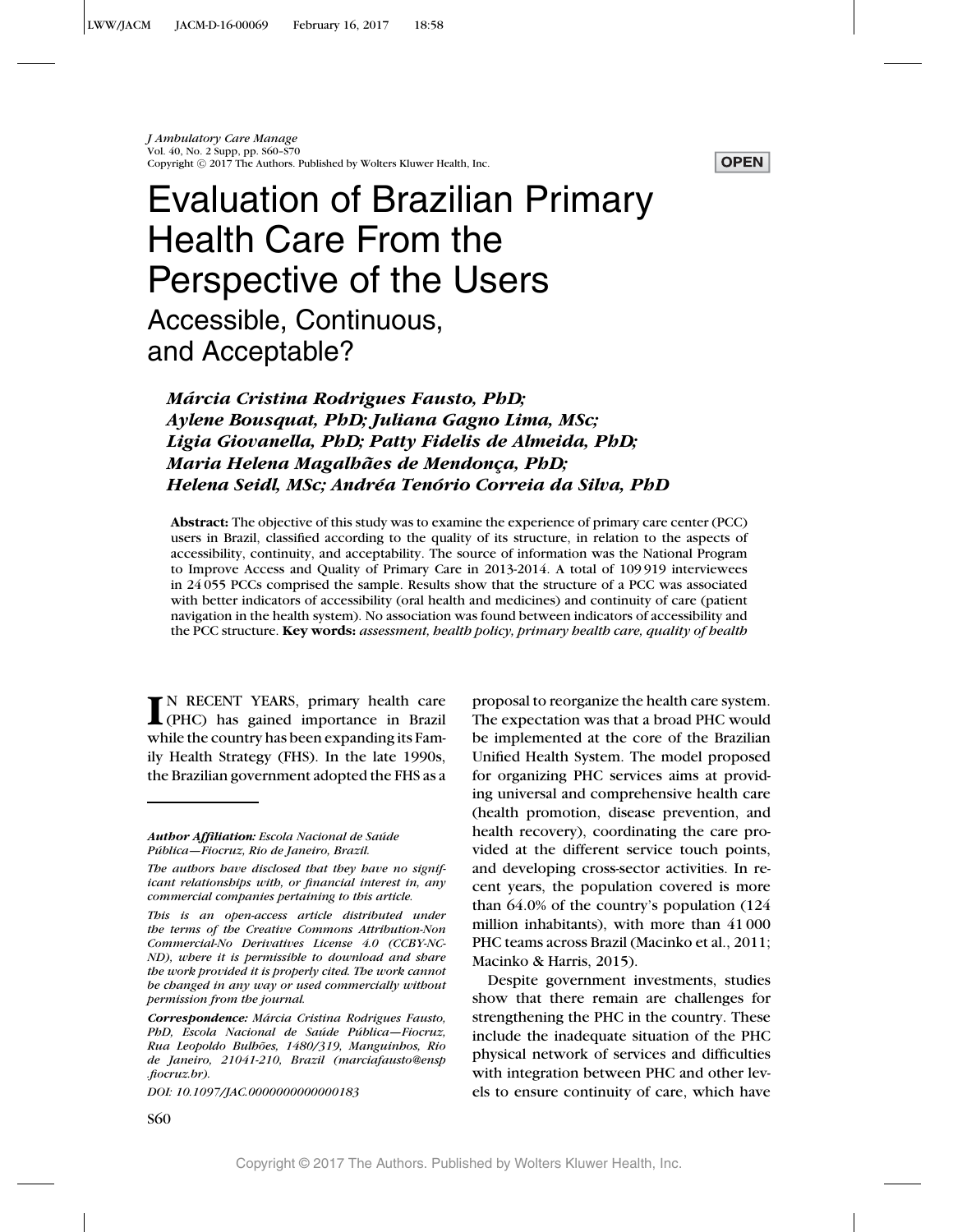had a negative impact on the comprehensiveness of care (Fausto et al., 2014; Giovanella et al., 2009, 2015). These and other challenges placed into question the quality of access to PHC services in Brazil, providing the fundamental and pertinent attributes assigned to it for comprehensive, timely, and suitable care, as well as the health care needs of the population in the various contexts that make up this country in all of its extension.

Since 2011, the Ministry of Health's Department of Primary Care has invested in actions to assess the performance of PHC with the National Program to Improve Access and Quality of Primary Care—PMAQ (Brasil Ministério da Saúde, 2011). This is a typically managerial program whose proposal is to use assessments as one element to plan actions to improve the quality of PHC services.

The PMAQ provides financial incentive to towns whose PHC teams that participate in the program are subject to the scope of the commitments and indicators agreed between teams, municipal managers, and Ministry of Health. It uses evaluation as a strategy to consolidate the PHC teams and institutionalize quality improvement processes.

For evaluating the performance of PHC teams, a 5-dimension matrix has been created to score it: municipal management for the development of PHC; structure and operating conditions of the PHC; appreciation of the worker; access and quality of care and organization of the work process; and access, usage, participation, and user satisfaction (Brasil Ministério da Saúde, 2013).

Recently, some countries have adopted programs of payment for performance (P4P), with the aim of achieving higher levels of quality in their health services. Studies show the advantages and disadvantages of this type of initiative (Eijkenaara et al., 2013; Gillam et al., 2012; Langdown & Peckham, 2013; Roland et al., 2009) and the need for further research that can demonstrate the merits of P4P programs and their impact on the health of users (Eijkenaara et al., 2013)

The experience of the patient is also an important dimension of the evaluation of PHC services. It has been considered a key component to identify problems and areas where it is possible to improve the quality of care offered in health services (Grol et al., 2000; Roland et al., 2009), especially when it is desirable to organize services that focus on users (Almeida et al., 2015). In the case of Brazilian experience of the PMAQ, the users' opinion is present and corresponds to the dimension "access, utilization, participation, and user satisfaction" of the matrix. It is important to remember that PHC units in Brazil are called primary care centers (PCCs), and at most of the time, more than 1 PHC team can be found in a PCC.

The objective of this study was to examine the experience of PCC users in Brazil, classified according to the quality of its structure, in relation to the aspects of accessibility, continuity, and acceptability.

### **METHODOLOGICAL ASPECTS**

This is an assessment study to check the users' perception based on their experience in PHC. To provide quality health care actions, the structural condition of health care services is one of the core elements to provide timely and suitable health care, although one recognizes that representative indicators of the structure must be associated with the process and result indicators (Donabedian, 1999; Kringos et al., 2010).

In this study, we decided to focus on analyzing the quality of PHC by considering 3 aspects—accessibility, continuity of care, and acceptability—that are related to the quality of the care (Kringos et al., 2010). These are key elements of a PHC as the preferred gatekeeper to the health care system as usual source of care and triaging referrals to specialized care. Their role is to provide integrated and continuous care, with longitudinal responsibility for the user, regardless of the presence or absence of disease (Starfield, 2002).

*Accessibility* means how easy it is for users to get the services they need, when they need them, where they need them, and in sufficient amount and reasonable cost (Vuori, 1991). Evaluating accessibility on PHC services is important to the identification of the first contact attribute (Starfield, 2002); it can be verified considering availability, night shift,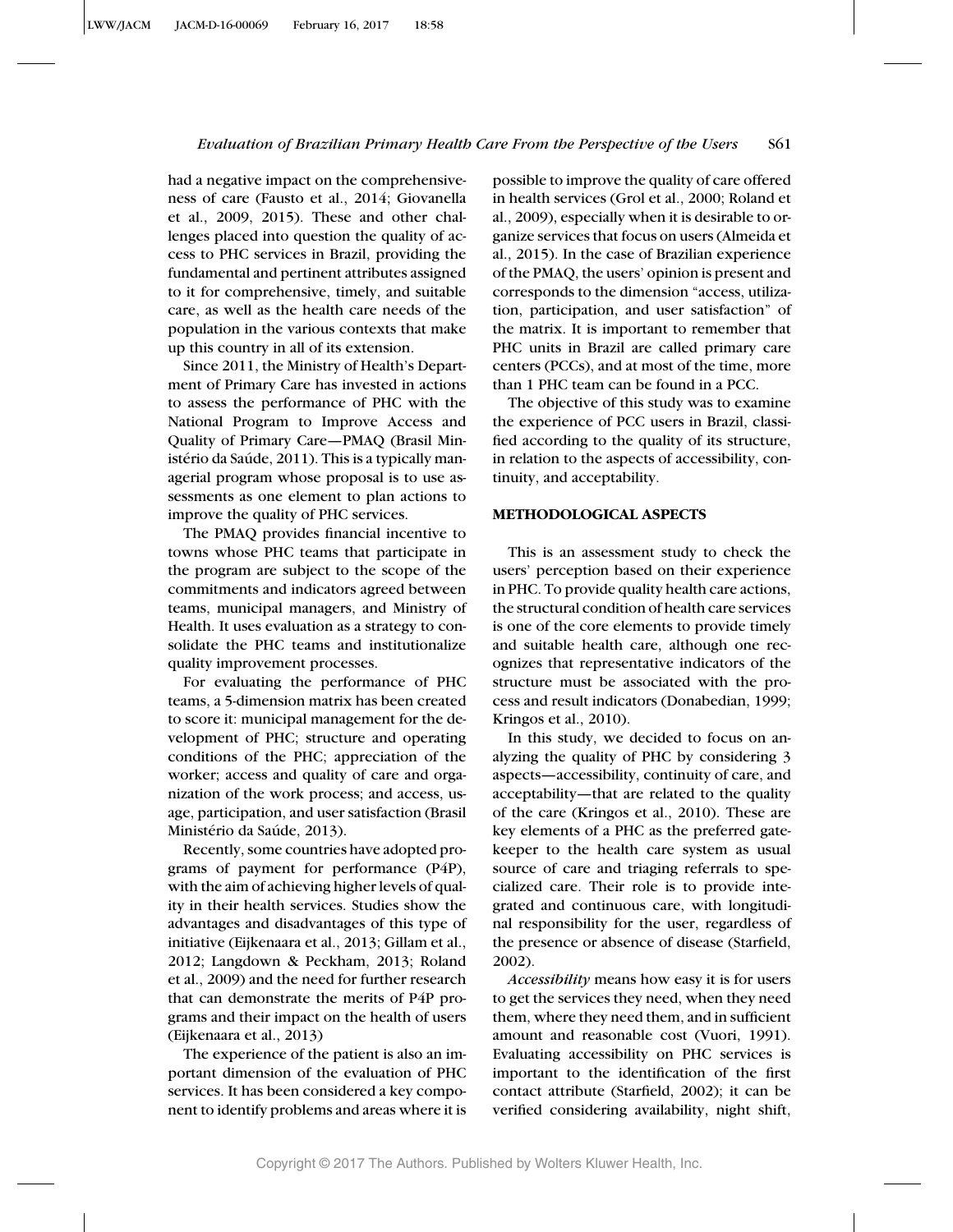ease on scheduling appointments and waiting time, and the personal experiences regarding the access of the PHC actions, from the user's perspective. In this study, we analyzed PCC accessibility considering 2 features: open door (scheduling a visit any day/any time, dental visits at the PCC) and availability of services (availability of medication, vaccination of children 2 years or younger, women with prenatal care at the PCC).

*Continuity of care* means the extent to which patients perceive their experience with health care interventions as a continuous process that is compatible with their medical needs and personal situation (Jee & Cabana, 2006; Maarsingh et al., 2016). Essential elements of continuous care include having a regular source of PHC and a long therapeutic bond between patients and health care professionals (White et al., 2016), fundamental factors to reach the care comprehensiveness (Haggerty et al., 2003; Reid et al., 2002). We analyzed continuity using 2 specific features: service regularly sought out (follow-up of hypertensive and diabetic patients with visits at the PCC in the past 6 months) and filter to access the other points of health system (referral to other levels in the system and the type of referral).

*Acceptability* is concerned with how users regard their care, participation in decisions about their own treatment, and the ability to provide feedback on it (Donabedian, 1990; Kringos et al., 2010). It is related to the legitimacy assigned by users to the health care services they receive, and the possibility of health care services' incorporation into patients' and family members' desires, expectations, and values, as well as how they provide care (Donabedian, 1990). We examined acceptability of PCC considering 2 features: assessment of the care (care provided by the team, time during the home visit, and respect for cultural habits, customs, and religion) and user's opinion about PCC services (would not switch teams if options were available, would recommend the PCC to a friend or family member).

The source of information for this study was the data produced by the PMAQ in 2013 and

2014. On average, 4 users were identified to evaluate the teams that were participating in the assessment. In some cases, it was not possible to associate the user and the PCC, so they were excluded from the sample (about 4.5% of the answers). A total of 109 919 users in 24 055 PCCs constitute the final sample. This corresponds to 61.3% of the PCCs in Brazil. User interviews were conducted in the waiting room. Only users older than 18 years with at least 1 medical visit to the PCC in the past year were included. Specific groups of users, such as those with hypertension, answered a differentiated inquiry; therefore, the number of respondents varied by questions.

The second methodological step was about the list of variables related to user perception and experience with the PHC structure, using previously defined types (Giovanella et al., 2015). The type of PHC is based on a set of structural variables with a greater discriminatory power available in the PMAQ database, distributed along 5 subdimensions: type of team, professional corps, operating shifts, services available, and facilities and inputs.

The type of team is the proxy care model, and the reference standard is the FHS with oral health. The cast of available professionals is the proxy services offered and their effectiveness. A physician, a nurse, a dentist, nursing technicians, an oral health technician, and 4 to 5 community health workers form the benchmark. The shifts of operation correspond to a component of access, and it is expected that the PCC remains open at least during the morning and afternoon, 5 days per week. The list of available service requirements expected is as follows: medical consultation, nursing consultation, dental consultation, dispensing medication, and vaccination. It subdivides facilities and materials into 3 parts: physical structure and equipment, supplies, and information and communication technology equipment. It is expected that a PCC has a room and an exclusive refrigerator for vaccines, has a glucometer, offers a tetravalent vaccine, and has computers with Internet connection.

From the definition of the reference standard described in the preceding paragraph,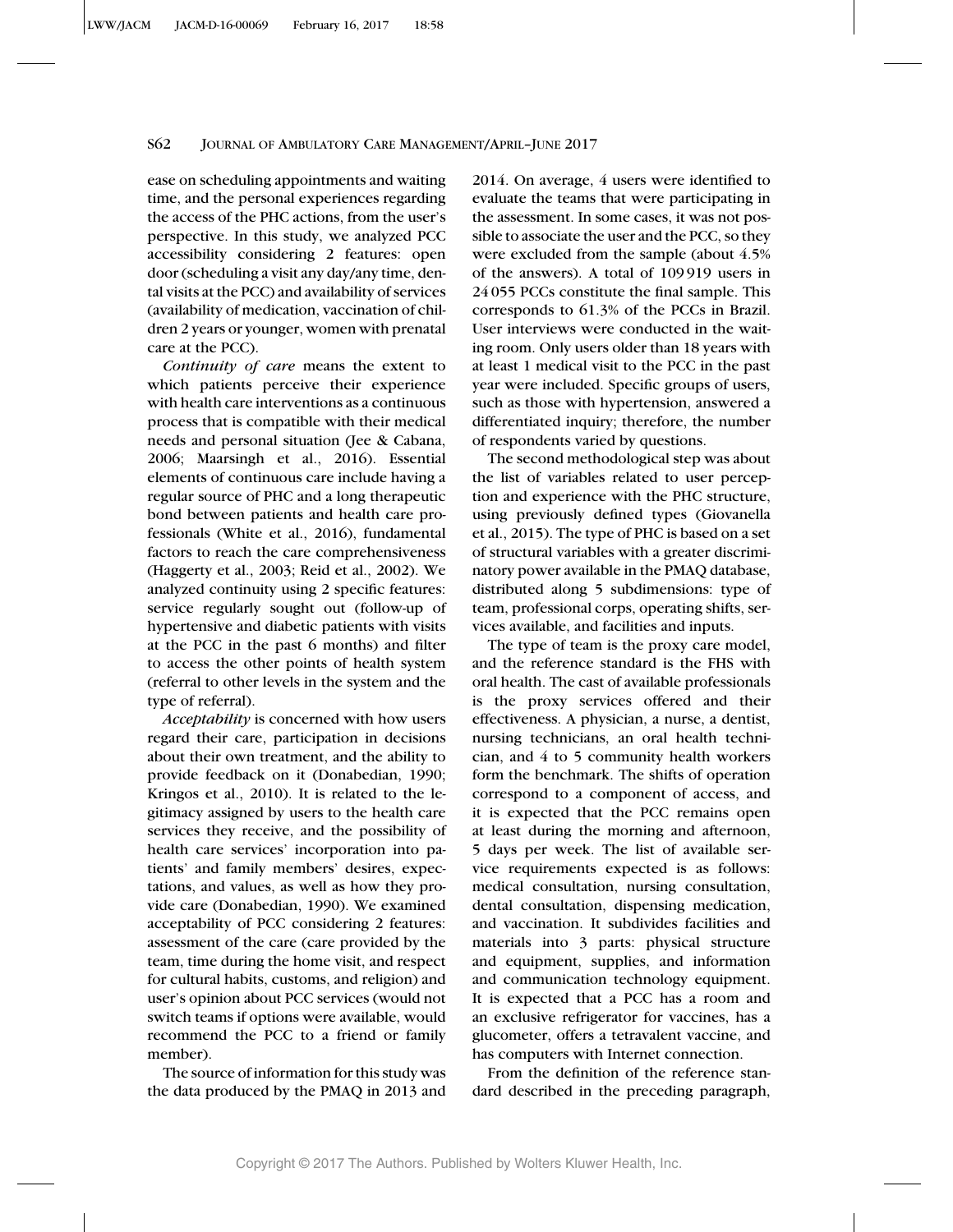it established the differentiated score as the response type of each variable. We generated scores for each of the subdimensions and standardized the scores, regardless of the number of items, ranging from 0 to 1. The score 1 corresponds to compliance with the criteria of the "reference standard." We conducted a factorial analysis to determine the weight of each subdimension, and a final score was given to each PCC. The PCCs were arranged according to 5 groups. Type A, 1,000 ending score corresponds to the standard reference reaching its maximum value in all its analyzed variables and subdimensions. Type B, score from 0,750 to 0,999; type C, score from 0,500 to 0,749; type D, score from 0,250 to 0,499; type E, less than 0,250 score. Thus, it is intended to apply this methodology to measure how different PCCs are evaluated in relation to a minimum standard of reference and elementary dimension structure. Type A units are those with all the listed variables; type B, C, D, and E units are progressively away from the established basic pattern. In this study, we grouped units D and E into a larger group D, as the number of units in a PCC and whose patients responded to the PMAQ was very low (*<*30).

We ran an initial descriptive analysis to (1) examine the distribution of PCC user response to questions related to the ease of access, continuity, and acceptability; (2) check data consistency; and (3) analyze variable categorization. Then we performed a logistic regression to calculate the odds ratios (OR) and 95% confidence intervals (CIs), arriving at estimates of the association between the components of each dimension and the type of PCCs (A, B, C, or D). The models were adjusted for age, gender, income, and self-reported skin color (multivariate analysis). Associations with  $P < .05$  were considered significant.

In the "Results" section, we describe user satisfaction and experience in relation to the different structure types of PCCs.

#### **RESULTS**

A total of 109 919 users from 24 055 PCCs were interviewed; most of them (79.6%) were women. In total, 58.3% claimed to be black and the 31- to 60-year-old age group accounted for more than half (52.2%) of the interviews, followed by the elderly (those older than 60 years, 21.6%). The most common type of PCCs was type B, which accounted for the majority of the interviewees (64.5%) (Table 1).

In Table 2 are displayed indicators of accessibility according to the type of PCCs. The

|                         |                                   | <b>Types of Primary Care Center</b> |               |               |                 |
|-------------------------|-----------------------------------|-------------------------------------|---------------|---------------|-----------------|
|                         | A, $n$ $\left(\frac{0}{0}\right)$ | <b>B</b> , $n$ (%)                  | $C, n$ $(\%)$ | $D, n$ $(\%)$ | Total, $N(\%)$  |
| Race ( $n = 107884$ )   |                                   |                                     |               |               |                 |
| White                   | 5 274 (44.0)                      | 25 397 (35.8)                       | 8 118 (33.7)  | 827 (28.8)    | 39 616 (36.0)   |
| Black                   | 6154(51.3)                        | 41469(58.4)                         | 14559(60.4)   | 1 876 (65.2)  | 64 054 (58.3)   |
| Indigenous              | 380(3.2)                          | 2756(3.9)                           | 964(4.0)      | 114(4.0)      | 4214(3.8)       |
| Gender ( $n = 109919$ ) |                                   |                                     |               |               |                 |
| Female                  | 9326(77.7)                        | 56 560 (79.7)                       | 19 277 (80.0) | 2279(79.4)    | 87442 (79.6)    |
| Male                    | 2671(22.3)                        | 14388(20.3)                         | 4825(20.0)    | 593 (20.6)    | 22 477 (20.4)   |
| Age (n = 109 919), y    |                                   |                                     |               |               |                 |
| $18-30^{b}$             | 2795(23.3)                        | 18948 (26.7)                        | 6204(25.7)    | 794 (27.6)    | 28741 (26.2)    |
| 31-60                   | 6250(52.2)                        | 37 260 (52.5)                       | 12480 (51.7)  | 1504(52.4)    | 57494 (52.2)    |
| >61                     | 2952(24.6)                        | 14740 (20.8)                        | 5418(22.5)    | 574 (20.0)    | 23 684 (21.6)   |
| Total                   | 11 997 (10.9)                     | 70948 (64.5)                        | 24 102 (21.9) | 2872(2.6)     | 109 919 (100.0) |

Table 1. Profile Distribution by Race, Gender, and Age: Brazil, 2013-2014<sup>a</sup>

aPMAQ database cycle 2, 2013-2014.

b<sub>One</sub> of the criteria is that the users interviewed were 18 years or older.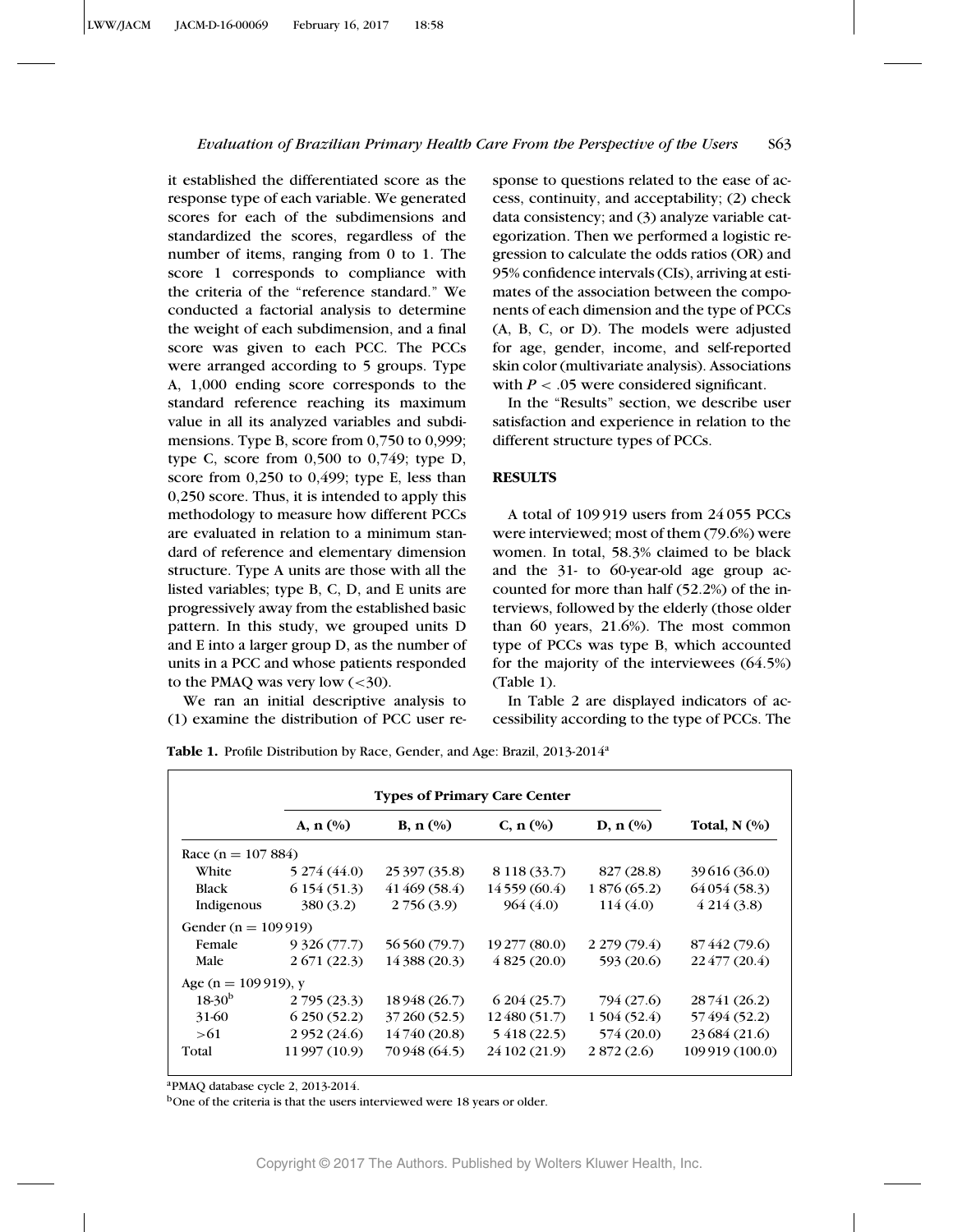| $43312(62.1)$ 1.26 $(1.081.47)$ ° 13159 (55.7) 0.96 (0.82-1.13) 1559 (55.6) 0.45 (0.38-0.53) <sup>b</sup><br>524 (18.3) 0.33 (0.28-0.33) <sup>b</sup><br>$11017(45.7)$ 0.91(0.78-1.07) 1 210(42.1) 0.86 (0.73-1.02)<br>327 (96.7) 0.42 (0.03-4.77)<br>267 (76.1) 1.16 (0.60-2.23)<br>$OR(95% \text{ Cl})$<br>1433 (49.9)<br>$-245(44.4)$<br>2348 (81.7)<br>84 (23.9)<br>9(2.7)<br>D, n (%)<br>4 109 (17.0) 0.91 (0.75-1.10)<br>2 144 (74.0) 0.58 (0.31-1.10)<br>2700 (96.3) 0.47 (0.06-3.64)<br>$OR(95% \text{ Cl})$<br>11711(51.5)<br>19993 (82.9)<br>10459 (44.3)<br>746 (25.8)<br>93(3.3)<br>C, n (%)<br>26793 (37.8) 2.69 (2.24-3.22) <sup>b</sup><br>32 225 (45.4) 0.92 (0.78-1.07)<br>7 388 (96.8) 0.48 (0.06-3.59)<br>6 169 $(77.0)$ 0.70 $(0.381.31)$<br>OR(95% CI)<br>34934 (52.0)<br>44155 (62.2)<br>26385 (37.8)<br>1828 (22.8)<br>224 (2.9)<br><b>B</b> , n (%)<br>$4628(38.6)$ $2.94(2.43-3.55)^b$<br>Always/almost always 8 717 (73.6) 2.19 (1.85-2.58) <sup>b</sup><br>1 163 (98.5) 2.35 (0.20-26.53)<br>6 267 (55.2) 1.15 (0.97-1.36)<br>957 (77.7) 0.86 (0.441.65)<br>$OR(95%$ CD<br>1ger (n = 11922)<br>Availability of medication at PCC ( $n = 107961$ )<br>Prenatal during latest pregnancy ( $n = 12470$ )<br>7369 (61.4)<br>Never/almost never 3 125 (26.4)<br>275 (22.3)<br>5 081 (44.7)<br>18(1.5)<br>A, n (%)<br>Vaccination of children 2 y or your<br>Scheduling $(n = 103878)$<br>Availability of services<br>No prior visit at PCC<br>Dental $(n = 109919)$<br>Prior visit at PCC<br>Did not use PCC<br>Unlimited hours<br>Limited hours<br>Not updated<br>Used PCC<br>Indicators<br>Open door<br>Updated |  |  | Types of PCC |  |                              |
|-----------------------------------------------------------------------------------------------------------------------------------------------------------------------------------------------------------------------------------------------------------------------------------------------------------------------------------------------------------------------------------------------------------------------------------------------------------------------------------------------------------------------------------------------------------------------------------------------------------------------------------------------------------------------------------------------------------------------------------------------------------------------------------------------------------------------------------------------------------------------------------------------------------------------------------------------------------------------------------------------------------------------------------------------------------------------------------------------------------------------------------------------------------------------------------------------------------------------------------------------------------------------------------------------------------------------------------------------------------------------------------------------------------------------------------------------------------------------------------------------------------------------------------------------------------------------------------------------------------------------------------------|--|--|--------------|--|------------------------------|
|                                                                                                                                                                                                                                                                                                                                                                                                                                                                                                                                                                                                                                                                                                                                                                                                                                                                                                                                                                                                                                                                                                                                                                                                                                                                                                                                                                                                                                                                                                                                                                                                                                         |  |  |              |  | Total, $N(%)$                |
|                                                                                                                                                                                                                                                                                                                                                                                                                                                                                                                                                                                                                                                                                                                                                                                                                                                                                                                                                                                                                                                                                                                                                                                                                                                                                                                                                                                                                                                                                                                                                                                                                                         |  |  |              |  | 53159 (48.3)<br>50719 (46.1) |
|                                                                                                                                                                                                                                                                                                                                                                                                                                                                                                                                                                                                                                                                                                                                                                                                                                                                                                                                                                                                                                                                                                                                                                                                                                                                                                                                                                                                                                                                                                                                                                                                                                         |  |  |              |  | 7369 (67.2)<br>36054 (32.8)  |
|                                                                                                                                                                                                                                                                                                                                                                                                                                                                                                                                                                                                                                                                                                                                                                                                                                                                                                                                                                                                                                                                                                                                                                                                                                                                                                                                                                                                                                                                                                                                                                                                                                         |  |  |              |  | 41214 (38.2)<br>66747 (61.8) |
|                                                                                                                                                                                                                                                                                                                                                                                                                                                                                                                                                                                                                                                                                                                                                                                                                                                                                                                                                                                                                                                                                                                                                                                                                                                                                                                                                                                                                                                                                                                                                                                                                                         |  |  |              |  | 11578 (97.1)<br>344 (2.9)    |
|                                                                                                                                                                                                                                                                                                                                                                                                                                                                                                                                                                                                                                                                                                                                                                                                                                                                                                                                                                                                                                                                                                                                                                                                                                                                                                                                                                                                                                                                                                                                                                                                                                         |  |  |              |  | 2933 (23.5)<br>9537 (76.5)   |

Table 2. Accessibility Indicators by Type of PCC, User Perception: Brazil, 2013-2014<sup>a</sup>

b*P <* .001. c*P <* .01.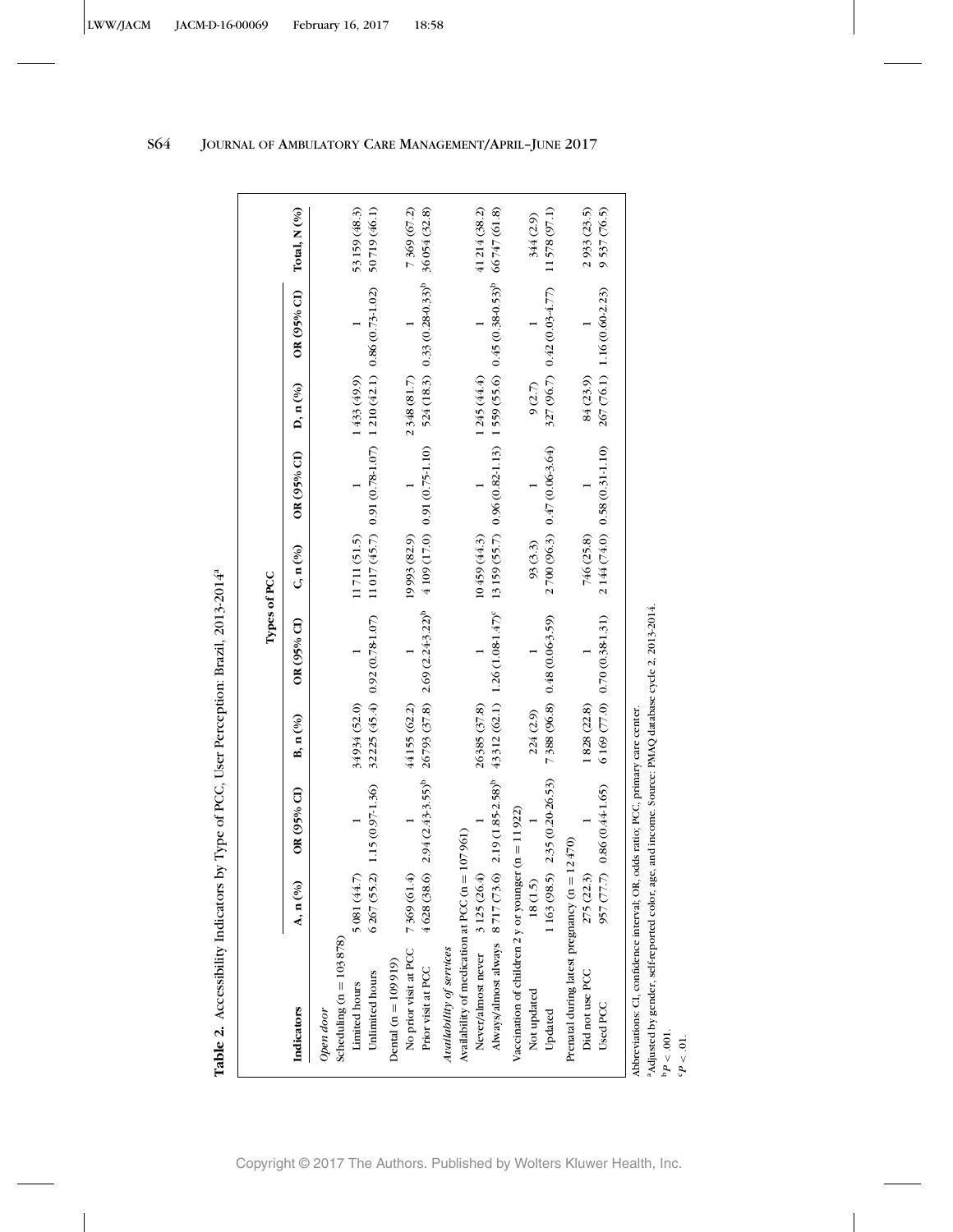better the PCC structure, greater the chance of access to oral health services; 38.6% of those using PCCs with better structures had seen a dentist in the past 6 months compared with only 18.2% of those using a type D PCC. The availability of medication is also associated with a type A PCC (OR  $= 2.19$ ), whereas type D users reported less access to medication ( $OR = 0.45$ ). On the contrary, we found no differences when we compared open door scheduling, vaccination of children younger than 2 years, and prenatal care in the latest pregnancy.

Analyzing indicators of continuity of care (Table 3), we found an association between referral to other health system level and the type of PCCs. Importantly, type D PCCs presented a lower OR (0.34); meanwhile, type A presented higher OR (2.92). It is worth mentioning than in both cases, the percent follow-up is quite high, ranging for 79.4% in the case of hypertension to 83.4% for diabetes mellitus.

There is also a progressive increase in how referrals are made, with the better structured PCCs much more likely to provide referrals within the same unit ( $OR = 1.66$ ) than type D PCCs that require patients to go to an appointment scheduling center ( $OR = 1.75$ ) or seek out the secondary care service themselves ( $OR = 1.65$ ). Regarding the following up of patients with systemic hypertension and diabetes mellitus, we found no difference between PCC types.

Table 4 shows no association between indicators of acceptability and the type of PCCs. In all types of PCCs, the majority of the users classified the care provided as good/very good; the same pattern was found in the duration of visit, as well as respect for cultural habits, customs, and religion. Most of the participants reported feeling comfortable to complain and make suggestions when it is needed. The majority of the users had a positive opinion of PCCs: more than 80% of them would not switch teams if they could, and more than 85% would recommend their PCC to a friend or family member, with no difference based on the type of PCCs.

# **DISCUSSION**

We found that the type of PCCs based on structure was associated with better indicators of accessibility and continuity of the care. Users of type A units have more opportunities to get the care they need compared with the perception of those using type D units. Accessibility to PCC services is uneven and depends on the type of PCCs the user is linked to.

Although incorporating the user perspective into the debate about health care quality is important, there are several limitations to this study. Service evaluation based on user satisfaction and experience is complex, it depends on the characteristics of the patient, and there is a high probability of social desirability bias, as discussed by other researchers (Ali et al., 2012; Almeida et al., 2015; Brandão et al., 2013; Grol et al., 1999).

Regarding accessibility, types A and B were more accessible; however, there were still challenges regarding continuous care, particularly when specialist care was required. Patients report easier accessibility to PHC when the PCCs are better structured.

Regarding care continuity, we did not notice difference between PCC types and there was no relationship between PCC types and infant vaccination and antenatal care, both activities performed by PCC services in Brazil and subject to specific provider incentives from the federal level.

A bigger percentage of users claimed to have appointment for hypertension and diabetes mellitus, both are part of prior actions envisaged in the national Primary Attention Policy guidelines and are markers that compose the framework of indicators monitored for performance evaluation of participating teams of the PMAQ.

Although 21% of the patients with hypertension note that they have not had a consultation or follow-up for their high blood pressure in the last 6 months, continuing care of hypertensive patients remains a common challenge in health systems (Vinogradova et al., 2016).

Differences were more evidenced among PCC types when the users were asked about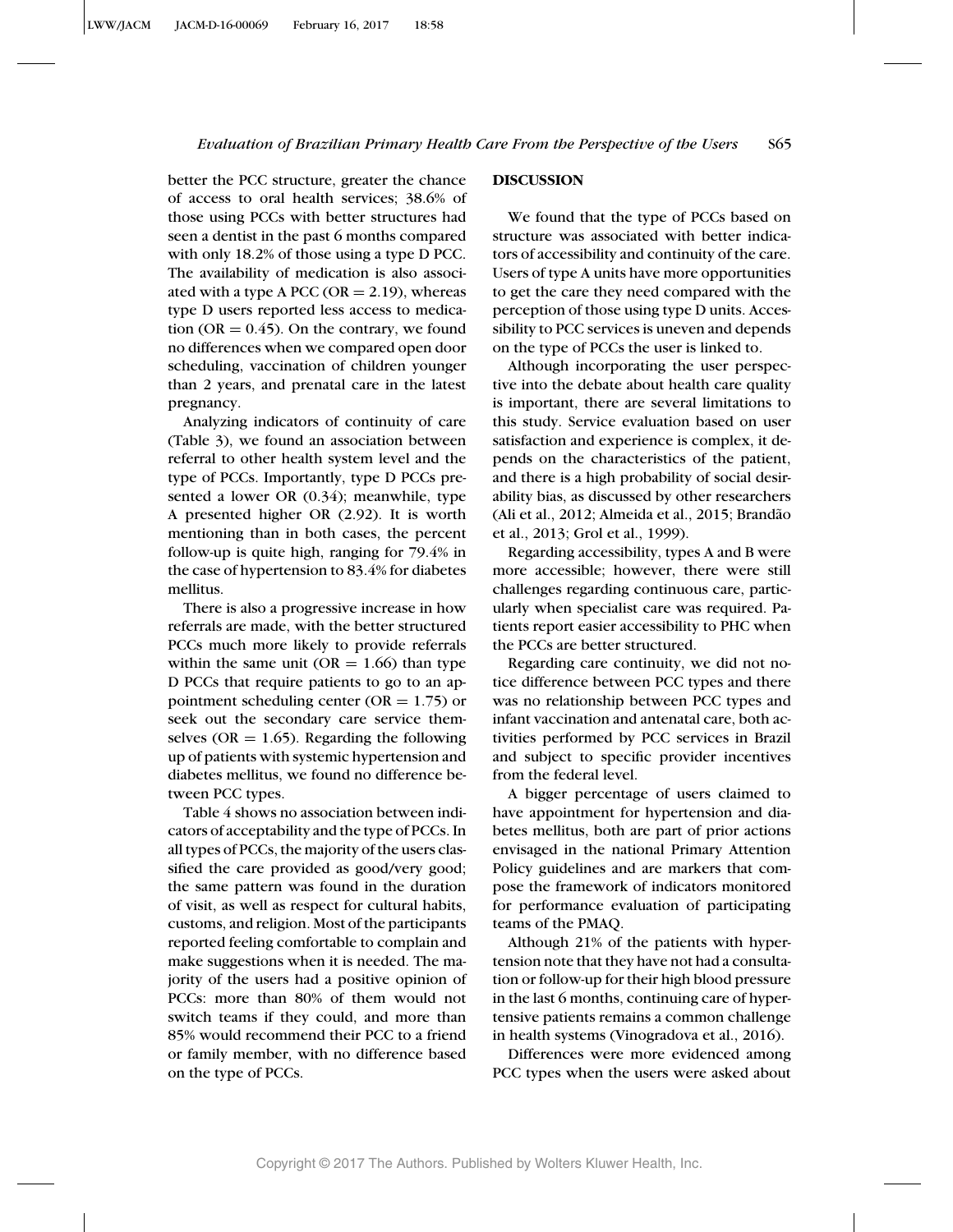| l<br>てんしゃ<br>֚֚֬<br>֚                                                                                                                                                                                                         |
|-------------------------------------------------------------------------------------------------------------------------------------------------------------------------------------------------------------------------------|
| į                                                                                                                                                                                                                             |
| l<br>I                                                                                                                                                                                                                        |
| i<br>I<br>J                                                                                                                                                                                                                   |
| ֕<br>١<br>l                                                                                                                                                                                                                   |
| j<br>l                                                                                                                                                                                                                        |
| $\mathbf{I}$                                                                                                                                                                                                                  |
| i                                                                                                                                                                                                                             |
|                                                                                                                                                                                                                               |
| in the contract of the contract of the contract of the contract of the contract of the contract of the contract of the contract of the contract of the contract of the contract of the contract of the contract of the contra |
|                                                                                                                                                                                                                               |
| j                                                                                                                                                                                                                             |

|                                                                                                                                                                                          |                             |                                                            |                               |                                             | Types of PCC                |                                           |                            |                                |                              |
|------------------------------------------------------------------------------------------------------------------------------------------------------------------------------------------|-----------------------------|------------------------------------------------------------|-------------------------------|---------------------------------------------|-----------------------------|-------------------------------------------|----------------------------|--------------------------------|------------------------------|
| Indicators                                                                                                                                                                               | A, $n$ $\left(\% \right)$   | OR (95% CI)                                                | B, n (%)                      | $OR(95%$ CI)                                | C, n (%)                    | OR $(95% \text{ CI})$                     | D, n (%)                   | OR (95% CI)                    | Total, N (%)                 |
| Follow-up of hypertensive patients<br>Service regularly sought out<br>No visit in past 6 mo<br>Visit in past 6 mo                                                                        | 993 (20.5)                  | 3 842 (79.4) 1.12 (0.80-1.57)<br>$(n = 41033)$             | 5463 (21.1)                   | 20443 (78.9) 1.11 (0.81-1.51)               | 1895 (20.5)                 | 7 325 $(79.4)$ 1.19 $(0.86-1.65)$         | 804 (75.0)<br>268 (25.0)   | 0.88(0.651.23)                 | 32414 (79.0)<br>8619 (21.0)  |
| Follow-up of diabetic patients ( $n = 14842$ )<br>No visit in past 6 mo 295 (16.6)<br>Visit in past 6 mo                                                                                 |                             | 1 483 (83.4) 0.97 (0.50-1.88)                              | 7811 (83.3)<br>1567 (16.7)    | 1.08(0.582.01)                              | 545 (16.4)                  | 2791 (83.6) 1.10 (0.58-2.09)              | 289 (82.6)<br>61 (17.4)    | $1.02(0.53-1.99)$              | 2 468 (16.6)<br>12374(83.4)  |
| Filter for access to other health care system resources<br>Referral to another level ( $n = 109023$ )<br>Yes<br>$\frac{1}{2}$                                                            | 7 455 (62.6)<br>4465 (37.4) | $2.92(2.084.10)^b$                                         | 30581 (43.5)                  | 39 757 (56.5) 1.65 (1.19-2.30) <sup>c</sup> | 11005 (46.0)                | 12898 (54.0) 1.34 (0.99-1.16) 1491 (52.1) | 1371 (47.9)                | $0.34(0.24-0.47)$ <sup>b</sup> | 47422(43.5)<br>61601 (56.5)  |
| Type of referral $(n = 61601)$<br>On the spot by the PCC<br>Yes<br>$\frac{1}{2}$                                                                                                         | 5 632 (75.5)                | $1823(24.4) 1.66(1.33-2.06)^b$                             | 33 663 (84.6)                 | $6094(15.3)$ 1.08 $(0.88-1.33)$             | 11348 (87.9)                | 1550 (12.0) 0.93 (0.75-1.16)              | 159 (10.6)<br>1332 (89.3)  | $0.60~(0.48 \cdot 0.74)^b$     | 51975 (84.4)<br>9626 (15.6)  |
| By the PCC and informed afterwards $(n = 61 601)$<br>Yes<br>ž                                                                                                                            | 3256(43.7)                  | 4 199 $(56.3)$ 0.52 $(0.39-0.69)^b$                        | 17037 (42.9)<br>22720 (57.1)  | 0.85(0.661.10)                              | 5 032 (39.0)<br>7866 (61.0) | 0.97 (0.74-1.26)                          | 565 (37.9)<br>926 (62.1)   | 1.91 $(1.44-2.53)^b$           | 34768 (56.4)<br>26833 (43.6) |
| Scheduled by patient at Regulation Center ( $n = 61601$ )<br>Yes<br>$\frac{1}{2}$                                                                                                        | 6 646 (89.1)                | 809 (10.9) 0.57 (0.45-0.71) <sup>b</sup>                   | 32831 (82.6)                  | $6926(17.4)$ 0.85 (0.681.05)                | 10375 (80.4)                | 2 523 (19.6) 0.90 (0.72-1.12)             | 329 (22.1)<br>1162(77.9)   | $1.75(1.39-2.21)^b$            | 51014 (82.8)<br>10587 (17.2) |
| Patient took request to the service indicated ( $n = 61601$ )<br>Yes<br>$\frac{1}{2}$                                                                                                    | 5883 (78.9)                 | 1 572 (21.1) 0.60 (0.45-0.80) <sup>b</sup>                 | 11557 (29.1)<br>28 200 (70.9) | $0.80(0.61-1.04)$                           | 8899 (69.0)                 | 3 999 (31.0) 0.91 (0.69-1.19)             | 464 (31.2)<br>1 027 (68.8) | $1.65(1.23-2.21)^b$            | 44009 (71.4)<br>17592 (28.6) |
| Abbreviations: CI, confidence interval; OR, odds ratio; PCC, primary care center.<br><sup>a</sup> Adjusted by gender, self-reported color,<br>${}^{\rm b}P<.001.$<br>$\emph{^cP} < .01.$ |                             | age, and income. Source: PMAQ database cycle 2, 2013-2014. |                               |                                             |                             |                                           |                            |                                |                              |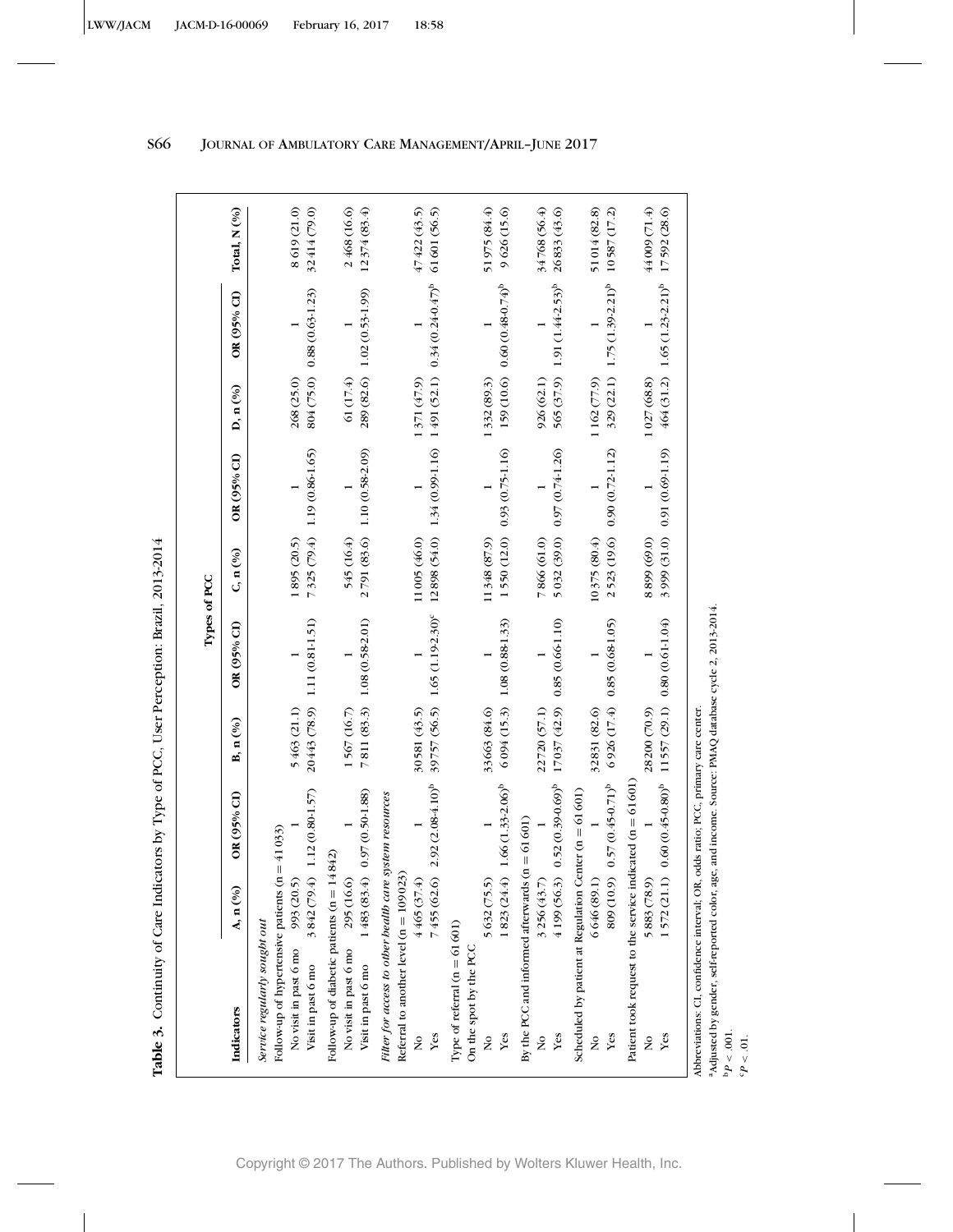|                                                                                                                                                                                |                         |                                                                                            |              | Types of PCC                                                                        |              |                                                                 |                                         |                                               |                                             |
|--------------------------------------------------------------------------------------------------------------------------------------------------------------------------------|-------------------------|--------------------------------------------------------------------------------------------|--------------|-------------------------------------------------------------------------------------|--------------|-----------------------------------------------------------------|-----------------------------------------|-----------------------------------------------|---------------------------------------------|
| Indicators                                                                                                                                                                     | A, n (%)                | OR(95% CI)                                                                                 | $B, n$ $(%)$ | OR (95% CI)                                                                         | C, n (%)     | OR(95%, CI)                                                     | $D, n$ $(%)$                            | $OR(95% \text{ Cl})$                          | Total, N (%)                                |
| Assessment of type of care provided<br>Care provided by team $(n = 10965)$<br>Good/very good<br>Poor/very poor<br>Fair                                                         | $b$ y team<br>273 (2.3) | 1800 (15.0) 1.02 (0.82-1.28)<br>9 896 (82.7) 1.42 (0.77-2.62)                              | 1401 (2.0)   | 11 353 (16.0) 1.05 (0.85-1.29)<br>58 046 (82.0) 1.34 (0.75-2.39)                    | 454 (1.2)    | $20056(83.4)$ 1.34 (0.74-2.44)<br>3 549 (14.7) 0.99 (0.80-1.22) | 449 (15.7)<br>2373 (82.8)<br>$(5.1)$ 45 | $0.97(0.77-1.21)$<br>0.70(0.381.29)           | 17151 (15.6)<br>90371 (82.4)<br>2173 (2.0)  |
| Time during the home visit ( $n = 107$<br>Not long enough<br>Long enough                                                                                                       | (144<br>1961 (16.6)     | 9 863 (83.4) 0.80 (0.64-1.00)                                                              | 12242 (17.6) | 57365 (82.4) 0.78 (0.640.96) 19750 (83.8) 0.87 (0.1.07) 2315 (83.3) 1.23 (0.991.54) | 3.814 (16.2) |                                                                 | 463 (16.7)                              |                                               | 18480 (17.1)<br>89291 (82.9)                |
| Always/almost always 11411 (95.8) 1.38 (0.88-2.16) 68 060 (96.7) 1.13 (0.74-1.73)<br>Respect for cultural habits, customs, and religion ( $n = 109124$ )<br>Never/almost never | 496 (4.2)               |                                                                                            | 2367 (3.3)   |                                                                                     | 721 (3.0)    | 23 205 (97.0) 0.93 (0.75-1.16)                                  | 92 (3.2)                                | 2 772 (96.8) 0.72 (0.46-1.12)                 | 105448 (96.6)<br>3676(3.4)                  |
| Users are free to complain and make<br>Yes, but with difficulty<br>Yes                                                                                                         | 1101 (11.0)             | suggestions ( $n = 30370$ )<br>642 (17.3) 1.22 (0.76-1.96)<br>1975 (53.1) 1.19 (0.85-1.67) | 6578 (33.3)  | 3 304 (16.7) 1.32 (0.85-2.05)<br>9 876 (50.0) 1.11 (0.81-1.52)                      | 2078 (33.6)  | 913 (14.8) 1.08 (0.68-1.71)<br>3 194 (51.6) 1.17 (0.84-1.62)    | 337 (47.6)<br>268 (37.8)                | 104 (14.6) 0.81 (0.50-1.30)<br>0.83(0.591.16) | 4963 (16.3)<br>10025 (33.1)<br>15382 (50.6) |
| User would switch teams $(n = 109919)$<br>User opinion of PCC/team<br>Yes<br>$\frac{1}{2}$                                                                                     | 9 952 (82.9)            | 2 045 (17.5) 0.94 (0.76-1.16) 12.519 (17.7) 0.94 (0.78-1.14)                               | 58429 (82.3) |                                                                                     | 19786 (82.0) | $4316(18.0)$ 0.95 (0.78-1.16)                                   | 2314 (80.6)                             | 558 (19.4) 1.05 (0.86-1.29)                   | 90481 (82.3)<br>19438 (17.7)                |
| User would recommend PCC $(n = 109919)$<br>Yes<br>$\frac{1}{2}$                                                                                                                | 1717 (14.3)             | 10 280 (85.7) 1.00 (0.79-1.25)                                                             | 9.795(13.8)  | $61.153(86.2)$ 1.09 (0.88-1.35)                                                     | 3 428 (14.2) | 20 674 (85.8) 1.05 (0.84-1.31) 2 412 (84.0) 0.99 (0.79-1.25)    | 460 (16.0)                              |                                               | 15400 (14.1)<br>94519 (85.9)                |

Copyright © 2017 The Authors. Published by Wolters Kluwer Health, Inc.

Table 4. Acceptability Indicators by Type of PCC, User Perception: Brazil, 2013-2014

Abbreviations: CI, confidence interval; OR, odds ratio; PCC, primary care center.

ADDIX valuations. C., COLLINGUACE HIGH valuations and income. Source: PMAQ database cycle 2, 2013-2014.<br><sup>4</sup>Adjusted by gender, self-reported color, age, and income. Source: PMAQ database cycle 2, 2013-2014. aAdjusted by gender, self-reported color, age, and income. Source: PMAQ database cycle 2, 2013-2014.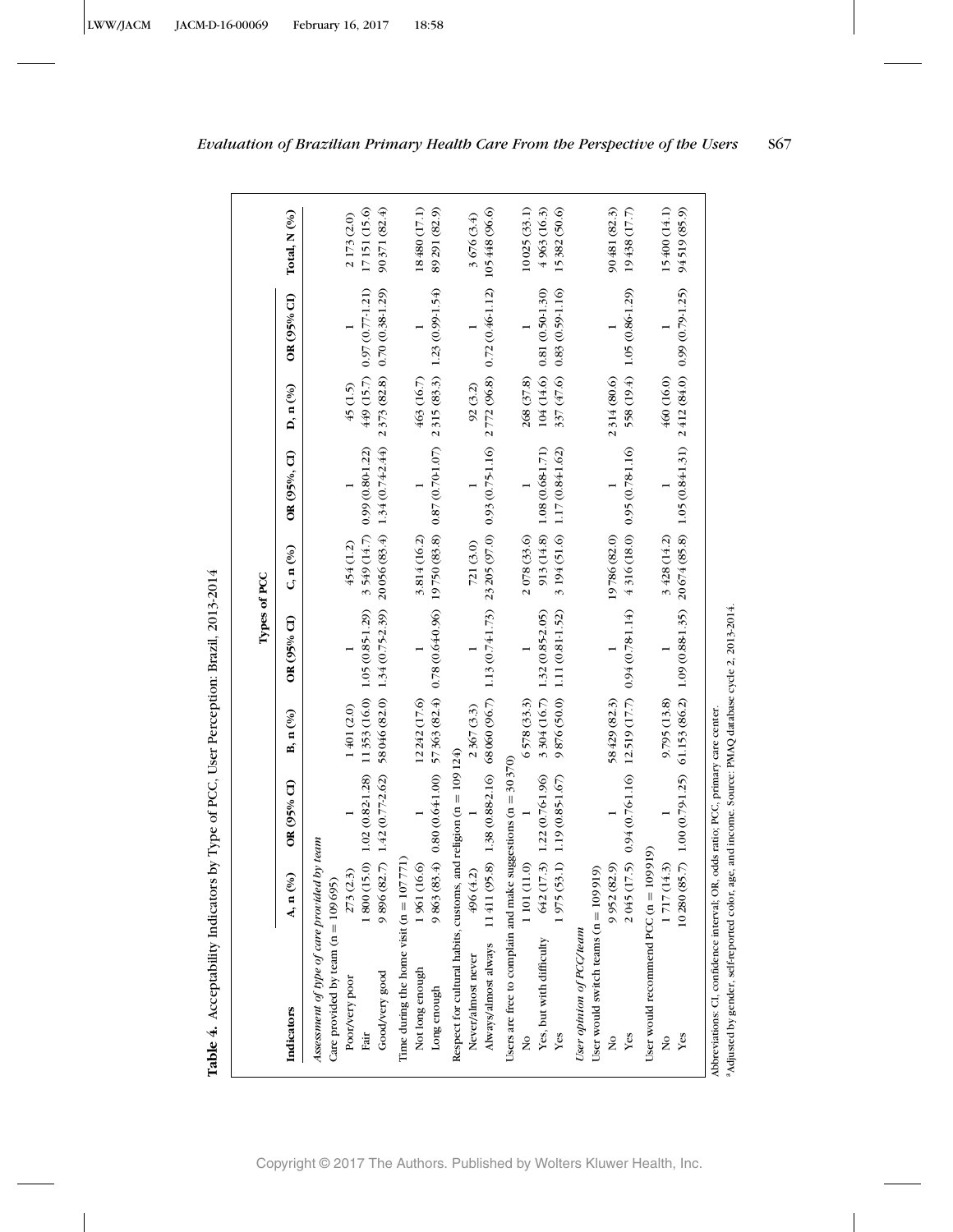treatment continuity in another level of care. When it was necessary to involve the specialist in the care process, users from type A PCCs were more positive; however, users from other PCC types encountered challenges in accessing specialist care. We noticed that scheduling an appointment for specialist care is a challenge across all PCC types but more so for the less well-structured types.

In terms of acceptability, we noticed a high positive experience for all PCC types, with no significant difference between them. However, 50% of respondents found it difficult to express their opinion or suggest improvements in the health service. Incorporation of user interests and suggestions is not particularly well structured in the organization of care processes.

Respondents were interviewed on the PCC premises and so there is an inevitable selection bias inherent in the study design. Users who do not have good access to the services will be less likely to be interviewed. Furthermore, given recent expansion of PCC services to areas previously underserved by primary care, there may be differences in the expectations by users of certain types of PCCs.

Studies on the theme acceptability show similar results and indicate limits for analysis of the quality of health services because various perceptions and multiple factors, marked by different expectations in light of social and cultural values, always load and influence the perception of the user (Ahmad et al., 2011; Berchtold et al., 2011; Brandão et al., 2013; Campbell et al., 2010; Grol et al., 1999, 2000). The recognition and guarantee of the right to health are also a factor that will determine the degree of satisfaction of users. If the health service is recognized as a favor and not as a right, the degree of satisfaction can mean a bias of gratitude (Brandão et al., 2013). Users' prior predisposed expectations of the health system may influence acceptability scores.

Despite the limitations for verifying the acceptability as a dimension of quality, studies of this nature are important because the opinion of those who use the services can demonstrate aspects of the organization of care to be improved. When the users' expectation and wishes are recognized by the services providers, the possibility of more effective care increases (Grol et al., 2000).

### **FINAL CONSIDERATIONS**

In Brazil, PHC has been advancing on leading a proposal for a stronger, inclusive, integrated, and comprehensive care around the country. Part of the PMAQ goals is to expand access to and improve the quality of primary care. Despite the advantages and disadvantages on Payment for Performance Programs, the experience with the PMAQ demonstrated the importance of monitoring and the evaluation health practices and management. The program has mobilized most of the municipalities and has involved 24 055 PCCs, as well as considered the opinion of 109 919 service users of PHC. The scale of the program is one of its strengths and supports more research of this type.

From the point of view of the evaluation of services of PHC in the context of the PMAQ, the prospect of users is present, but they are still timid and fragile. In addition, it is necessary to improving the framework and indicators to evaluate the quality of PHC, as well as the way of users selection. These actions can increase the possibility of a more real approach to the problems of quality on Brazilian PHC.

Despite the limitations of the study, this research shows that for most of the variables related to accessibility and continuity, the structure of the PCC is associated with the user experience. Although it is recognized that structural conditions by themselves do not determine quality of health care, their existence allows the PHC teams to do their jobs. Users of PCCs with less structural resources tend to have a less positive opinion of the care. The component process may minimize structural limitations, but it is not enough to overcome them. Improving the structure of Brazil's PCCs will improve care conditions and user experience.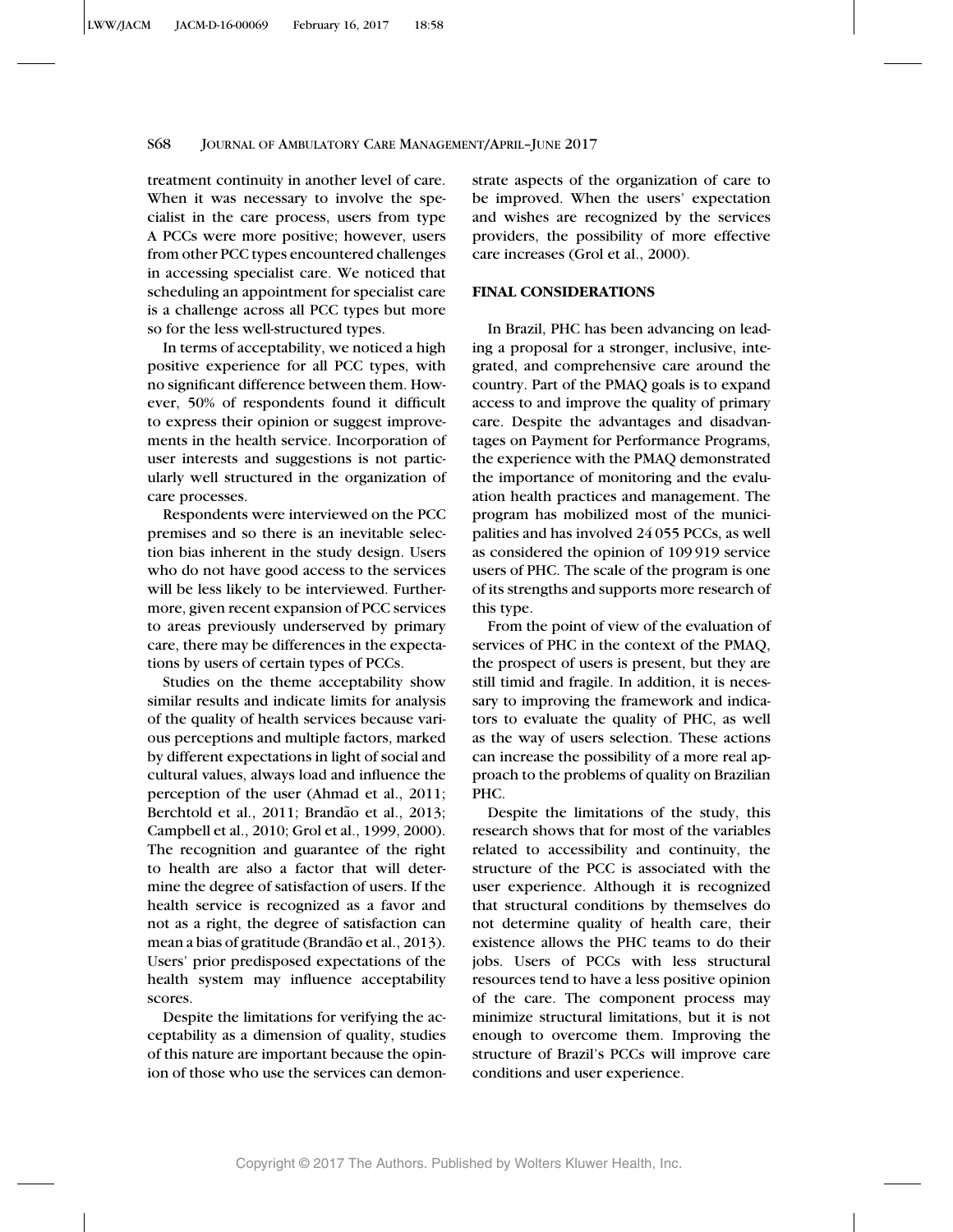# **REFERENCES**

- Ahmad, I., Allah, N., Khan, S., Khan, H., Rashid, M. A., & Khan, M. H. (2011). Predictors of patient satisfaction. *Gomal Journal of Medical Sciences*, *9*(2), 183–188.
- Ali, N. S., Khuwaia, A. K., Kausar, S., & Nanji, K. (2012). Patients' evaluations of family practice care and attributes of a good family physician. *Quality in Primary Care*, *20*, 375–383.
- Almeida, R. S., Bourliataux-Lajoinie, S., & Martins, M. (2015). Satisfaction measurement instruments for healthcare service users: A systematic review. *Cadernos de Saude P ´ ublica ´* , *31*(1), 11–25.
- Berchtold, P., Kunzi, B., & Busato, A. (2011). Differences of the quality of care experience: The perception of patients with either network or conventional health plans. *Family Practice*, *28*, 406–413. doi[:http://dx.](http://dx.doi.org/10.1093/fampra/cmr010) [doi.org/10.1093/fampra/cmr010](http://dx.doi.org/10.1093/fampra/cmr010)
- Brandão, A. L. R. B. S., Giovanella, L., & Campos, C. E. A. (2013). Avaliação da atenção básica pela perspectiva dos usuários: Adaptação do instrumento EUROPEP para grandes centros urbanos brasileiros. *Ciˆencia & Saude Coletiva ´* , *18*(1), 103–114. doi[:http://dx.doi.](http://dx.doi.org/10.1590/S1413-81232013000100012) [org/10.1590/S1413-81232013000100012](http://dx.doi.org/10.1590/S1413-81232013000100012)
- Brasil Ministério da Saúde. (2011). Portaria 1.654, de *19 de julho de 2011*. Retrieved from [http://bvsms](http://bvsms.saude.gov.br/bvs/saudelegis/gm/2011/prt1654_19_07_2011.html) [.saude.gov.br/bvs/saudelegis/gm/2011/prt1654\\_19\\_](http://bvsms.saude.gov.br/bvs/saudelegis/gm/2011/prt1654_19_07_2011.html) [07\\_2011.html](http://bvsms.saude.gov.br/bvs/saudelegis/gm/2011/prt1654_19_07_2011.html)
- Brasil Ministério da Saúde. (2013). Manual Instrutivo  $Sa$ úde Mais Perto de você-Acesso e Qualidade. *Programa Nacional de Melhoria do Acesso e da Qualidade da Atenc¸ao B ˜ asica (PMAQ) ´* . Retrieved from [http://dab.saude.gov.br/portaldab/biblioteca.](http://dab.saude.gov.br/portaldab/biblioteca.php?conteudo=publicacoes/pmaq) [php?conteudo=publicacoes/pmaq](http://dab.saude.gov.br/portaldab/biblioteca.php?conteudo=publicacoes/pmaq)
- Campbell, S. M., Kontopantelis, E., Reeves, D., Valderas, J. M., Gaehl, E., Small, N., & Roland, M. O. (2010). Changes in patient experiences of primary care during health service reforms in England between 2003 and 2007. *Annals of Family Medicine*, *8*(6), 499–506. doi:https://dx.doi.org/10.1370/afm.1145
- Donabedian, A. (1990). The seven pillars of quality. *Archives of Pathology & Laboratory Medicine*, *114*, 1115–1118.
- Donabedian, A. (1999). The quality of care: How can it be assessed? *Archives of Pathology & Laboratory Medicine*, *121*(11), 1145–1748.
- Eijkenaara, F., Emmert, M., Scheppach, M., & Schoffski, O. ¨ (2013). Effects of pay for performance in health care: A systematic review of systematic reviews. *Health Policy*, *110*(2–3), 115–130. doi:https://dx.doi.org/10 .1016/j.healthpol.2013.01.008
- Fausto, M. C. R., Giovanella, L., Mendonça, M. H. M., Fonseca, H. M. S., & Gagno, J. (2014). A posição da Estratégia Saúde da Família na rede de atenção à saúde na perspectiva das equipes e usuários participantes do PMAQ-AB 2012. *Saude em Debate ´* , *38*(spe), 13–33. doi:https://dx.doi.org/10.5935/0103-1104.2014S003
- Gillam, S. J., Siriwardena, N. A., & Steel, N. (2012). Payfor-performance in the United Kingdom: Impact of the quality and outcomes framework—A systematic review. *Annals of Family Medicine*, *10*(5), 461–468. doi:https://dx.doi.org/10.1370/afm.1377
- Giovanella, L., Bousquat, A., Fausto, M. C. R., Fusaro, E. R., Mendonca, M. H. M., & Gagno, J. (2015). *Tipologia das unidades basicas de sa ´ ude brasileiras. ´ Nota T´ecnica 5*. Retrieved from [http://www.resbr.net](http://www.resbr.net.br/wp-content/uploads/2015/09/NovosCaminhos05_ValeEste.pdf) [.br/wp-content/uploads/2015/09/NovosCaminhos05\\_](http://www.resbr.net.br/wp-content/uploads/2015/09/NovosCaminhos05_ValeEste.pdf) [ValeEste.pdf.](http://www.resbr.net.br/wp-content/uploads/2015/09/NovosCaminhos05_ValeEste.pdf)
- Giovanella, L., Mendonça, M. H. M., de, Almeida, P. F., de Escorel, S., Senna, M. C. M., Fausto, M. C. R., ... Teixeira, C. P. (2009). Saúde da família: Limites e possibilidades para uma abordagem integral de atenção primária à saúde no Brasil. Ciência e Saúde *Coletiva*, *14*(3), 783–794. doi[:http://dx.doi.org/10.](http://dx.doi.org/10.1590/S1413-81232009000300014) [1590/S1413-81232009000300014](http://dx.doi.org/10.1590/S1413-81232009000300014)
- Grol, R., Wensing, M., Mainz, J., Ferreira, P., Hearnshaw, H., Hjortdahl, P., ... Szécsényi, J. (1999). Patients' priorities with respect to general practice care: A international comparison. *Family Practice*, *16*(1), 4–11.
- Grol, R., Wensing, M., Mainz, J., Jung, H. P., Ferreira, P., Hearnshaw, H., . . . Szecsenvi, J. (2000). Patients evaluate general/family practice: The EUROPEP instrument. *British Journal of General Practice*, *50*(460), 882– 887.
- Haggerty, J. L., Reid, R. J., Freeman, G. K., Starfield, B. H., Adair, C. E., & McKendry, R. (2003). Continuity of care: A multidisciplinary review. *BMJ*, *327*(7425), 1219–1221. doi[:http://dx.doi.org10.1136/](http://dx.doi.org10.1136/bmj.327.7425.1219) [bmj.327.7425.1219](http://dx.doi.org10.1136/bmj.327.7425.1219)
- Jee, S. H., & Cabana, M. D. (2006). Indices for continuity of care: A systematic review of the literature. *Medical Care Research & Review*, *63*(2), 158–188.
- Kringos, D. S., Boerma, W. G., Hutchinson, A., Van der Zee, J., & Groenewegen, P. P. (2010). The breadth of primary care: A systematic literature review of its core dimensions. *BMC Health Services Research*, 10–65. doi[:http://dx.doi.org/10.1186/1472-6963-10-65](http://dx.doi.org/10.1186/1472-6963-10-65)
- Langdown, C., & Peckham, S. (2013). The use of financial incentives to help improve health outcomes: Is the quality and outcomes framework fit for purpose? A systematic review. *Journal of Public Health*. *36*(2), 251– 258. doi[:http://dx.doi.org/10.1093/pubmed/fdt077](http://dx.doi.org/10.1093/pubmed/fdt077)
- Maarsingh, O. R., Henry, Y., van de Ven, P. M., & Deeg, D. J. (2016). Continuity of care in primary care and association with survival in older people: A 17-year prospective cohort study. *British Journal of General Practice*, *66*(649), e531–539. doi[:http://dx.doi.](http://dx.doi.org/10.3399/bjgp16x686101) [org/10.3399/bjgp16](http://dx.doi.org/10.3399/bjgp16x686101)×686101
- Macinko, J., de Oliveira, V. B., Turci, M. A., Guanais, F. C., Bonolo, P. F., & Lima-Costa, M. F. (2011). The influence of primary care and hospital supply on ambulatory care–sensitive hospitalizations among adults